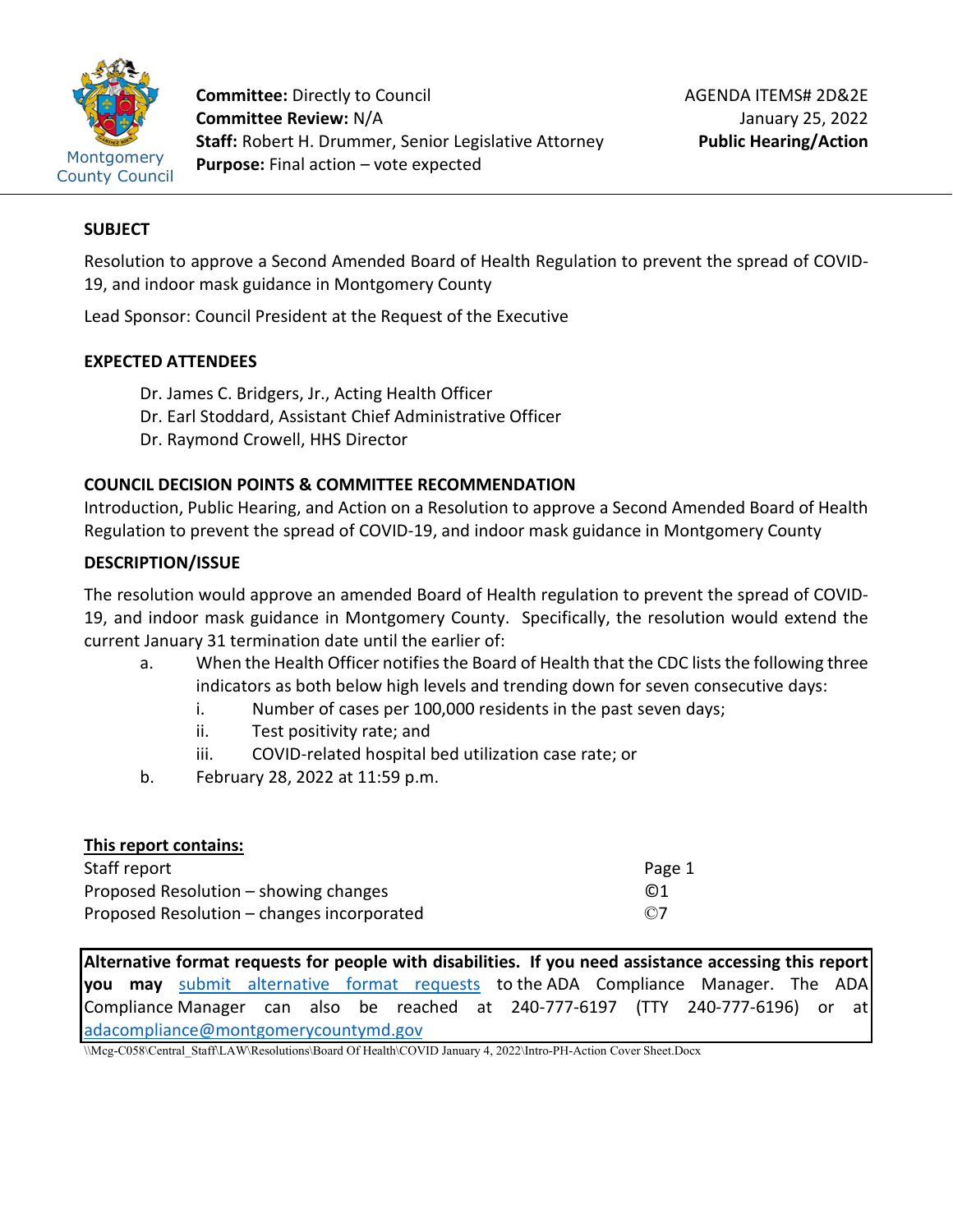### **M E M O R A N D U M**

January 21, 2022

| TO:             | County Council                                                                                                                                        |
|-----------------|-------------------------------------------------------------------------------------------------------------------------------------------------------|
| FROM:           | Robert H. Drummer, Senior Legislative Attorney                                                                                                        |
| <b>SUBJECT:</b> | Resolution to approve a Second Amended Board of Health Regulation to prevent<br>the spread of COVID-19, and indoor mask guidance in Montgomery County |
| PURPOSE:        | Introduction / Public Hearing / Action – vote expected                                                                                                |
|                 |                                                                                                                                                       |

#### **Expected Attendees**

Dr. James C. Bridgers, Jr., Acting Health Officer

Dr. Earl Stoddard, Assistant Chief Administrative Officer

Dr. Raymond Crowell, HHS Director

The Council, sitting as the Board of Health, is scheduled to introduce, hold a public hearing, and act on a Second Amended Board of Health regulation to prevent the spread of COVID-19, and to provide mask guidance, in the County. The Lead Sponsor is the Council President at the Request of the Executive. Specifically, the resolution would extend the automatic termination date of the existing indoor masking requirements that apply in publicly accessible areas of the County.

#### **Background**

Under the current Board of Health regulation, adopted under Resolution No. 19-1120 on January 4, 2022, the indoor masking requirement for public places was reinstated with an automatic termination date of January 31, 2022.

The January 4 Regulation requires face coverings to be worn indoors in public areas of the County with some exceptions during a period of substantial or high transmission. Substantial transmission means 50-99.99 total new cases per 100,000 persons in the past 7 days or 8-9.99% test positivity during the past 7 days. The Order also terminates without further action on January 31.

Unfortunately, the Omicron variant has pushed the County into an extended period of high transmission. High transmission means 100 or more total cases per 100,000 population in the past 7 days or a 10.0% or greater test positivity in the past 7 days. **As of January 20, the County has experienced 1022.5 new cases per 100,000 persons in the past 7 days.** Consequently, the Health Officer requested the Board of Health to extend the automatic termination of the indoor mask mandate currently scheduled to expire on January 31.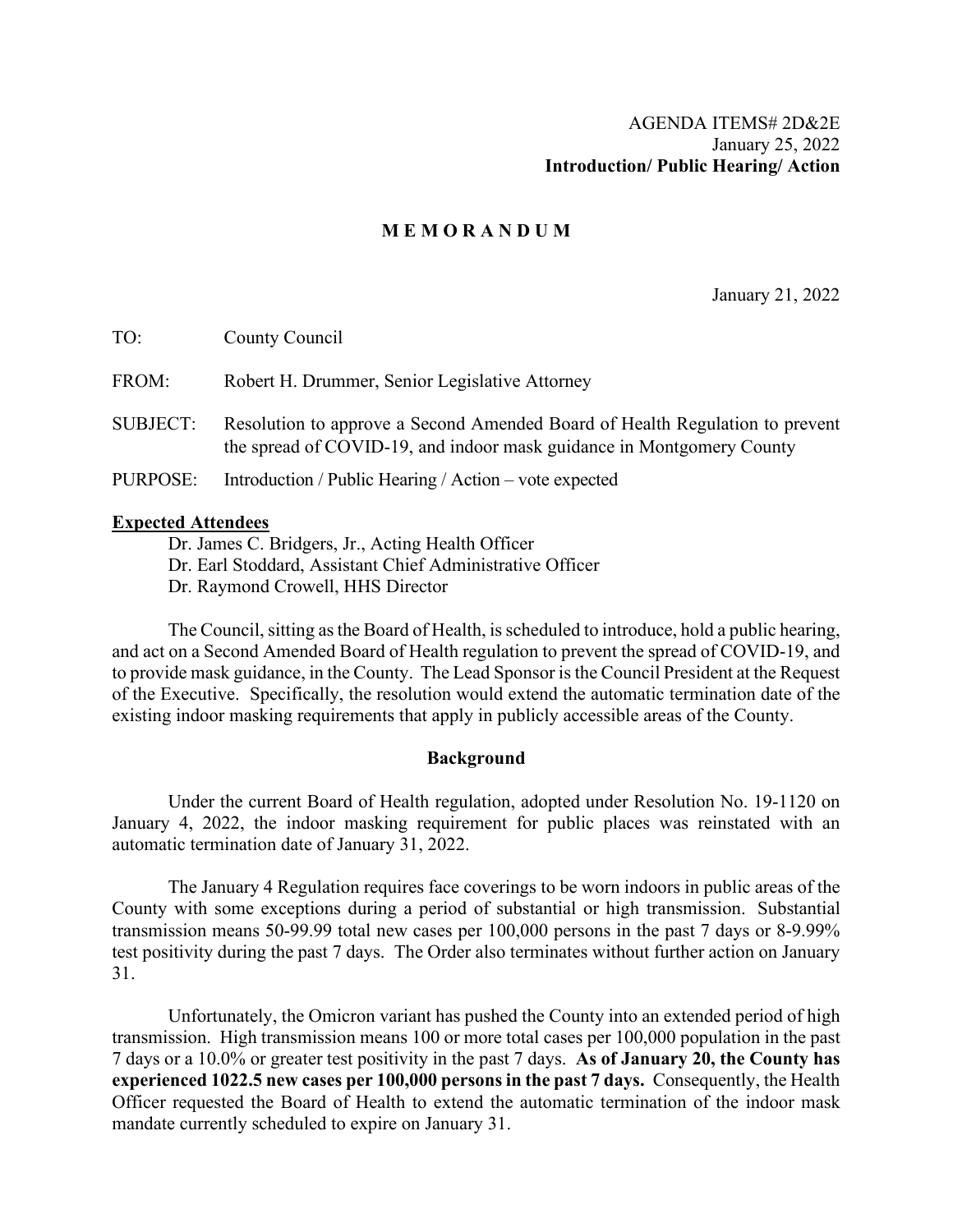#### **Statutory Authority**

Pursuant to Md. Code Ann. Local Government §10-328(b) a county may provide for the prevention of contagious diseases in the county. A local Board of Health may, pursuant to Md. Code Ann. Health Gen. §3-202(d), adopt and enforce rules and regulations on any cause of disease in the County. Pursuant to Montgomery County Code 2-65, the Montgomery County Council is and may act as the County Board of Health.

Rule 4(d) of the Council's Rules of Procedure provides that before the Board of Health adopts a regulation, the Council President must advertise a public hearing in a newspaper circulated throughout the County at least 15 days before the hearing and notify the governing body or chief executive officer of each municipality in the County at least 15 days before the hearing. Rule 4(d) allows the President to waive these notice provisions if a public health emergency requires immediate action. The Council President has waived these notice requirements because of the public health emergency caused by COVID-19. Notice was sent to each municipality in the County on December 29, 2021.

#### **Specifics of the Resolution**

The proposed Second Amended Board of Health Regulation to prevent the spread of COVID-19, and indoor mask guidance in Montgomery County would extend the automatic termination of the current indoor mask mandate scheduled to occur January 31, 2022 until the earlier of:

- a. When the Health Officer notifies the Board of Health that the CDC lists the following three indicators as both below high levels and trending down for seven consecutive days:
	- i. Number of cases per 100,000 residents in the past seven days;
	- ii. Test positivity rate; and
	- iii. COVID-related hospital bed utilization case rate; or
- b. February 28, 2022 at 11:59 p.m.

If adopted, the resolution would take effect on January 26 at 12:00 am. The Acting Health Officer, Dr. James Bridgers, recommends this proposed resolution. The Board of Health is scheduled to introduce, hold a public hearing, and act on this proposed resolution on Tuesday, January 25.

| This packet contains:                      | Circle $#$ |
|--------------------------------------------|------------|
| Proposed Resolution – showing changes      |            |
| Proposed Resolution – changes incorporated |            |

<sup>\\</sup>Mcg-C058\Central\_Staff\LAW\Resolutions\Board Of Health\COVID January 25, 2022 Mask Extension\Intro-PH-Action Memo.Docx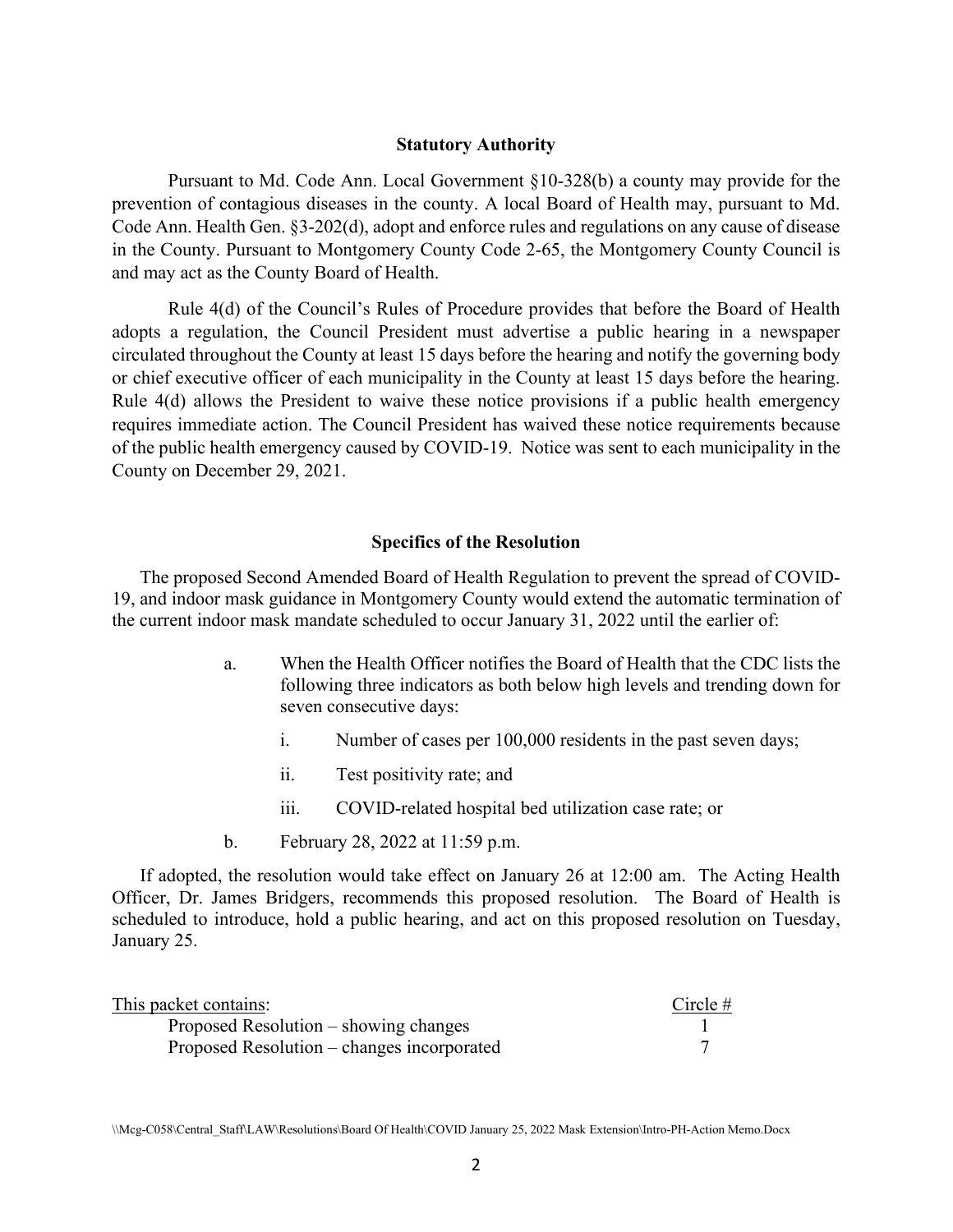Resolution No.: Introduced: January 25, 2022 Adopted:

## **COUNTY COUNCIL FOR MONTGOMERY COUNTY, MARYLAND SITTING AS THE MONTGOMERY COUNTY BOARD OF HEALTH**

### Lead Sponsor: Council President at the Request of the Executive

## **SUBJECT: [**First**]** Second Amended Board of Health Regulation to prevent the spread of COVID-19, and indoor mask guidance in Montgomery County

# **Background**

- 1. **[**Lawrence J. Hogan, the Governor of the State of Maryland declared a state of emergency and catastrophic health emergency, on March 5, 2020, to control and prevent the spread of SARS-CoV-2, a contagious disease, also known as COVID-19, within Maryland. The Governor's declaration expired on August 15, 2021.**]** On March 5, 2020, Lawrence J. Hogan, the Governor of the State of Maryland declared a state of emergency and catastrophic health emergency to control and prevent the spread of COVID-19, within Maryland, which expired on August 15, 2021. On January 4, 2022, the Governor declared a new state of emergency and catastrophic health emergency due to the surge in hospitalizations and widespread health impacts caused by the Omicron variant of COVID-19.
- 2. On July 27, 2021 the U.S. Centers for Disease Control and Prevention (CDC) **[**, citing new data regarding the highly contagious Delta variant,**]** recommended that persons residing in areas of substantial or high transmission of COVID-19 return to wearing masks in indoor public spaces.
- 3. Montgomery County is currently an area of high community transmission.
- 4. Under the First Amended Board of Health Regulation adopted on **[**November 2, 2021**]** January 4, 2022, through Resolution No. **[**19-1043**]** 19-1120, an indoor mask requirement for public spaces within the County will automatically terminate effective **[**12:01 a.m. on the calendar day immediately following the date that 85% or more of the County's total population is fully vaccinated, as reported by the CDC on its COVID Data Tracker**]** January 31, 2022 at 11:59 p.m.
- 5. Although the public health situation in the County has been aided tremendously by high vaccination rates among eligible County residents, **[**and was aided further by the vaccination of newly eligible 5-to-11-year old children, a new variant of the virus, called Omicron, was discovered after the Board of Health adopted Resolution No. 19-1043 on November 2.**]** the Omicron variant has become the dominant variant of the COVID-19 virus **[**throughout the United States, including Maryland**]** in the County. Omicron appears to be 6 times as transmissible as the Delta variant and requires an amended public health order.
- **[**6. Although it is likely that 85% of the total population of the County will become fully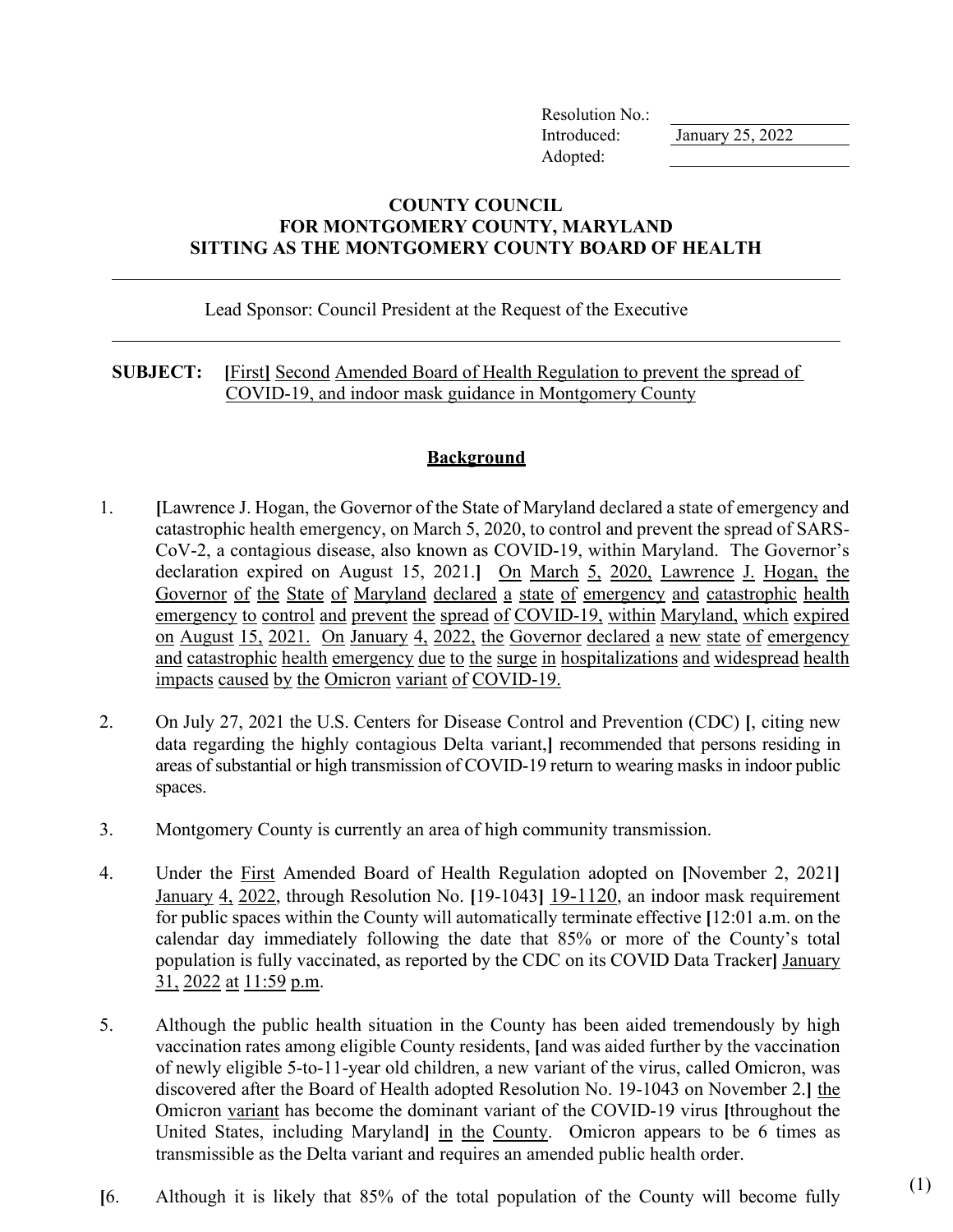vaccinated on or before January 4, 2022, on December 28, 2021 the Acting Health Officer requested the Board of Health to rescind the automatic termination of Resolution No. 19- 1043 when 85% of the total County population becomes fully vaccinated due to the high transmission rate of the Omicron variant, including an increasing number of breakthrough cases of individuals who are fully vaccinated.**]**

- **[**7**]** 6. The extremely high community transmission rate of the Omicron variant and high percentage of COVID-related hospital utilization requires the Board of Health to continue the indoor mask requirements of Resolution No. 19-1043 in effect for the foreseeable future in order to mitigate the spread of the virus throughout the County.
- **[**8**]** 7. Pursuant to Md. Code Ann. Local Government §10-328(b) a county may provide for the prevention of contagious diseases in the county.
- **[**9**]** 8. A local Board of Health may, pursuant to Md. Code Ann. Health Gen. §3-202(d), adopt and enforce rules and regulations on any cause of disease in the county.
- **[**10**]** 9. Pursuant to Montgomery County Code 2-65, the Montgomery County Council is and may act as the County Board of Health.
- **[**11**]** 10. Rule 4(d) of the Council's Rules of Procedure provides that before the Board of Health adopts a regulation, the Council President must advertise a public hearing in a newspaper circulated throughout the County at least 15 days before the hearing and notify the governing body or chief executive officer of each municipality in the County at least 15 days before the hearing. Rule 4(d) allows the President to waive these notice provisions if a public health emergency requires immediate action. The Council President has waived these notice requirements because of the public health emergency caused by COVID-19.
- **[**12**]** 11. The County Council, sitting as the Board of Health, finds after hearing the testimony and other evidence in the record of the public hearing that this amended public health regulation is necessary to protect the health of County residents.

#### **Action**

The County Council for Montgomery County, Maryland, sitting as the County Board of Health, finds that an emergency exists and approves the following amendments to the Board of Health regulation adopted on **[**November 2, 2021**]** January 4, 2022, under Resolution No. **[**19- 1043**]** 19-1120: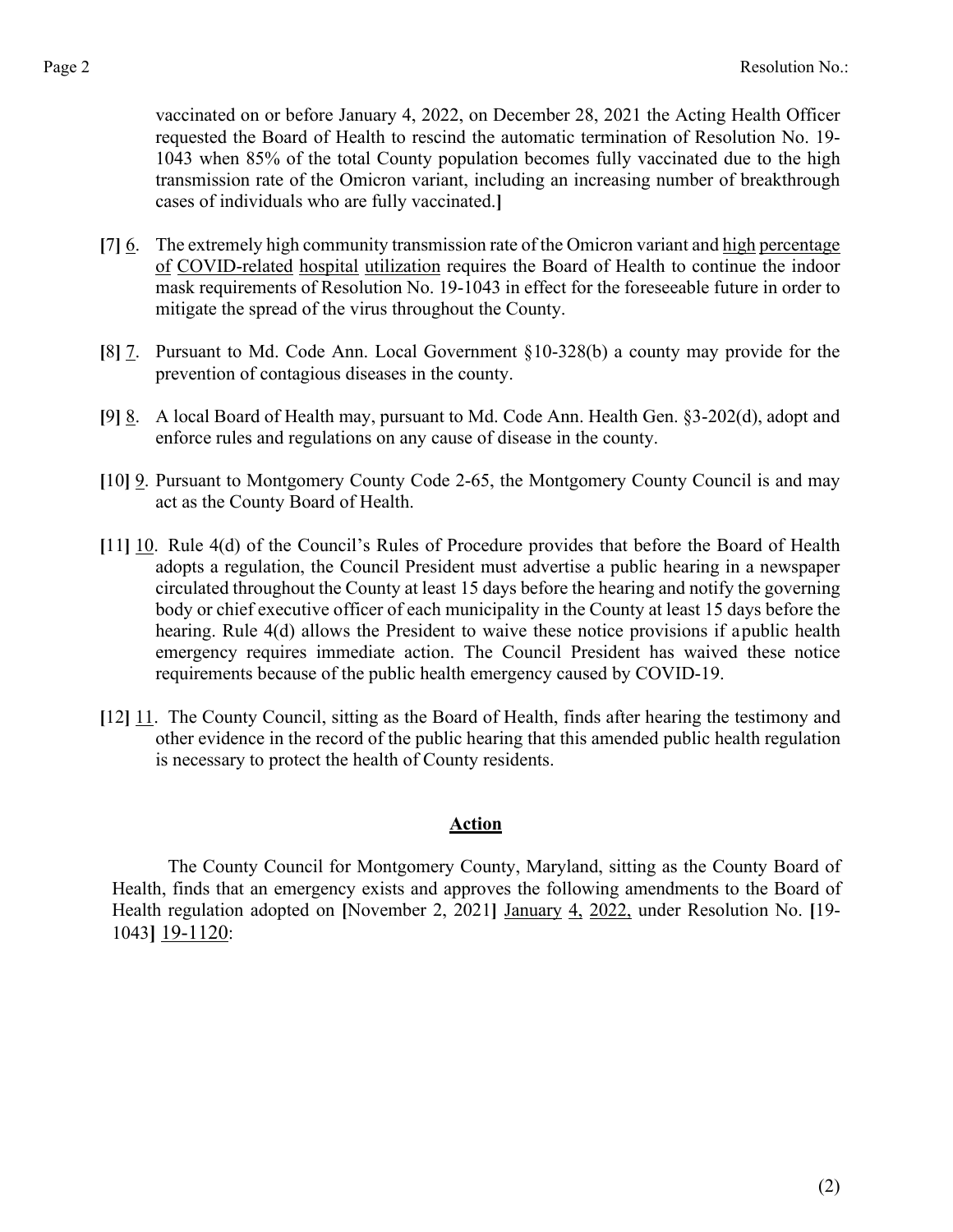| 1              | 1. | Definitions.                                                                                         |  |  |
|----------------|----|------------------------------------------------------------------------------------------------------|--|--|
| $\overline{2}$ |    | [County employee means an individual employed by the County, regardless of the                       |  |  |
| 3              |    | individual's merit system status or representation by an employee organization.                      |  |  |
| 4              |    | COVID-19 test means a diagnostic test authorized by the Food and Drug                                |  |  |
| 5              |    | Administration to detect whether an Individual has a SARS-CoV-2 infection.                           |  |  |
| 6              |    | <i>Face covering</i> means a covering that fully covers a person's nose, mouth, and chin             |  |  |
| 7              |    | and is secured to the person's head, including cloth face coverings, scarves, and                    |  |  |
| 8              |    | bandanas. It does not include face covering with a valve; or solely wearing a face                   |  |  |
| 9              |    | shield.                                                                                              |  |  |
| 10             |    | <i>High transmission</i> means 100 or more total cases per 100,000 population in the past            |  |  |
| 11             |    | 7 days or a 10.0% or greater test positivity in the past 7 days.                                     |  |  |
| 12             |    | <i>Moderate transmission</i> means 10-49.99 total new cases per 100,000 persons in the               |  |  |
| 13             |    | past 7 days or 5-7.99% test positivity during the past 7 days.                                       |  |  |
| 14             |    | <i>Public transportation</i> means shared-ride surface transportation services that are              |  |  |
| 15             |    | open to the general public, including without limitation, taxi services, ride-sharing                |  |  |
| 16             |    | services, car services, and transit services operating within Montgomery County.                     |  |  |
| 17             |    | Examples of <i>public transportation</i> include Ride-On bus service, WMATA bus and                  |  |  |
| 18             |    | train service, MARC train service, and Mobility and Paratransit services.                            |  |  |
| 19             |    | Substantial transmission means 50-99.99 total new cases per 100,000 persons in                       |  |  |
| 20             |    | the past 7 days or 8-9.99% test positivity during the past 7 days.                                   |  |  |
| 21             | 2. | <b>Face Coverings.</b>                                                                               |  |  |
| 22             |    | Requirement to Wear Face Coverings. All persons in the County over the<br>a.                         |  |  |
| 23             |    | age of two (2) years old must wear face coverings indoors at any location                            |  |  |
| 24             |    | accessible to the public.                                                                            |  |  |
| 25             |    | <i>Exceptions</i> . Paragraph 2.a. does not require persons to wear face coverings:<br>$\mathbf b$ . |  |  |
| 26             |    | if, due to a bona fide disability or medical condition, it would be<br>$\mathbf{i}$ .                |  |  |
| 27             |    | unsafe for the person to do so;                                                                      |  |  |
| 28             |    | ii.<br>to the extent wearing a face covering would impede communication                              |  |  |
| 29             |    | by or with persons who have a hearing impairment or other                                            |  |  |
| 30             |    | disability, where the ability to see the mouth is essential for                                      |  |  |
| 31             |    | communication;                                                                                       |  |  |
| 32             |    | if wearing a face covering would subject the person to an unsafe<br>iii.                             |  |  |

(3)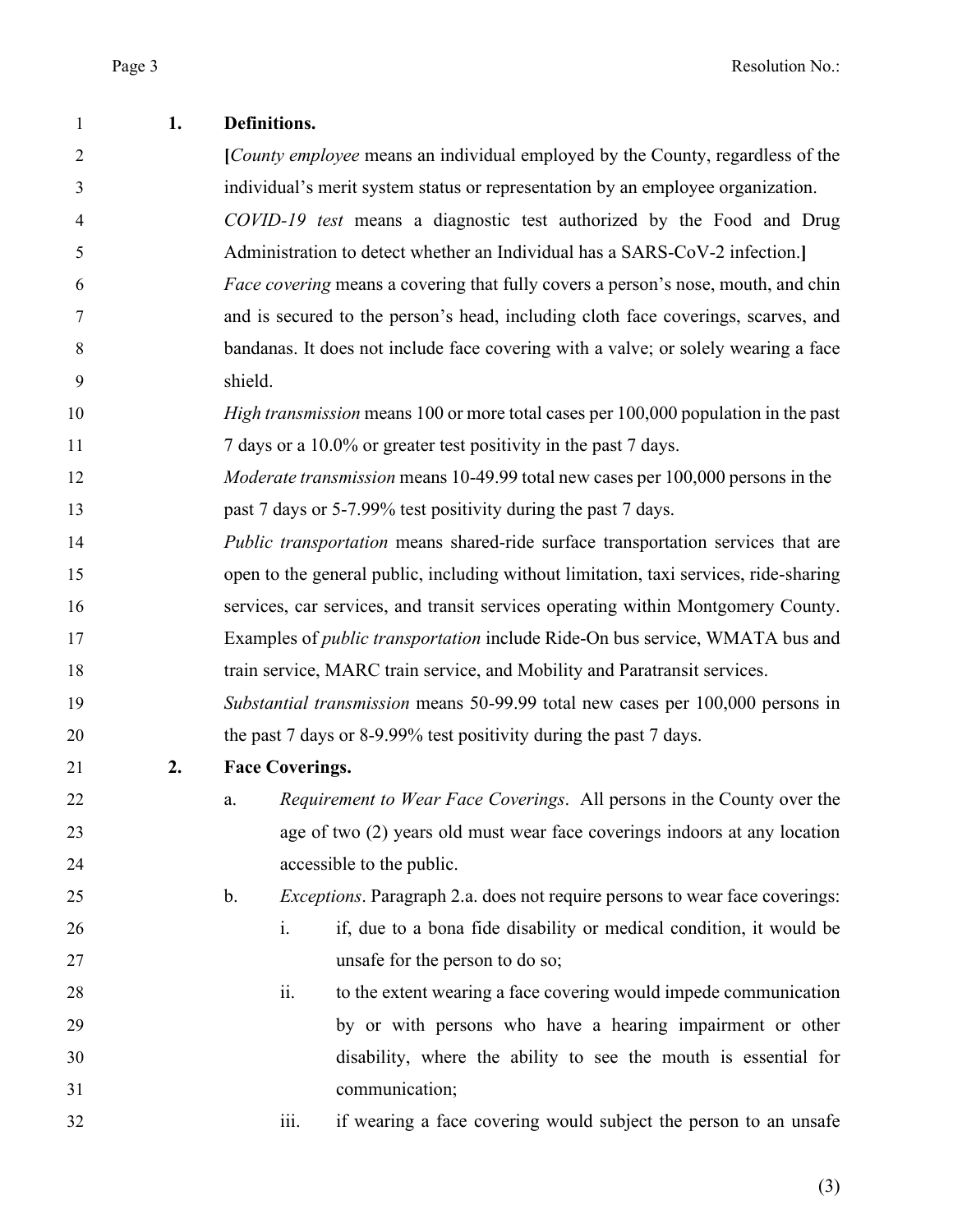| 33 |    |         | working condition, as determined by federal, state, or local                         |
|----|----|---------|--------------------------------------------------------------------------------------|
| 34 |    |         | occupational safety regulators or workplace safety guidelines;                       |
| 35 |    | iv.     | to the extent wearing a face covering would make it impossible to                    |
| 36 |    |         | receive services requiring access to the face, mouth, or head,                       |
| 37 |    |         | including without limitation, dental care, shaving, and facial                       |
| 38 |    |         | treatments;                                                                          |
| 39 |    | V.      | while consuming food or beverages;                                                   |
| 40 |    | vi.     | while swimming or engaging in other physical activities where the                    |
| 41 |    |         | use of a Face Covering is likely to pose a bona fide safety risk;                    |
| 42 |    | vii.    | while operating any public transportation conveyance, provided that                  |
| 43 |    |         | the person is:                                                                       |
| 44 |    |         | the sole operator of the conveyance, and<br>(1)                                      |
| 45 |    |         | (2)<br>located in a separate compartment that is off-limits to riders;               |
| 46 |    | viii.   | to the extent it is necessary to observe the person's entire face to                 |
| 47 |    |         | verify such person's identity for bona fide security purposes;                       |
| 48 |    | ix.     | when a person is giving a speech or performing for broadcast or an                   |
| 49 |    |         | audience, if no one in a location accessible to the public is within six             |
| 50 |    |         | feet of the speaker; or                                                              |
| 51 |    | X.      | pursuant to a Letter of Approval by the Health Officer or his                        |
| 52 |    |         | designee under paragraph 4 of this regulation.                                       |
| 53 |    | c.      | The Board of Health must meet every [two weeks] week to review the data              |
| 54 |    |         | provided by the Health Officer on community transmission of the virus and            |
| 55 |    |         | consider whether the indoor mask mandate must continue.                              |
| 56 | 3. | Notice. |                                                                                      |
| 57 |    |         | The Health Officer or his designee promptly must notify the County Council Sitting   |
| 58 |    |         | as the Board of Health, and the County Executive, of any change in the County's      |
| 59 |    |         | transmission status. At least once daily, the Health Officer or his designee must    |
| 60 |    |         | update the County website with the County's current community transmission           |
| 61 |    |         | status, including information on the total new cases per 100,000 persons in the past |
| 62 |    |         | 7 days and the test positivity percentage during the past 7 days.                    |
| 63 | 4. |         | Letters of Approval Consistent with CDC Guidance.                                    |
| 64 |    | a.      | If a person, organization, or venue is unclear about the application of this         |

(4)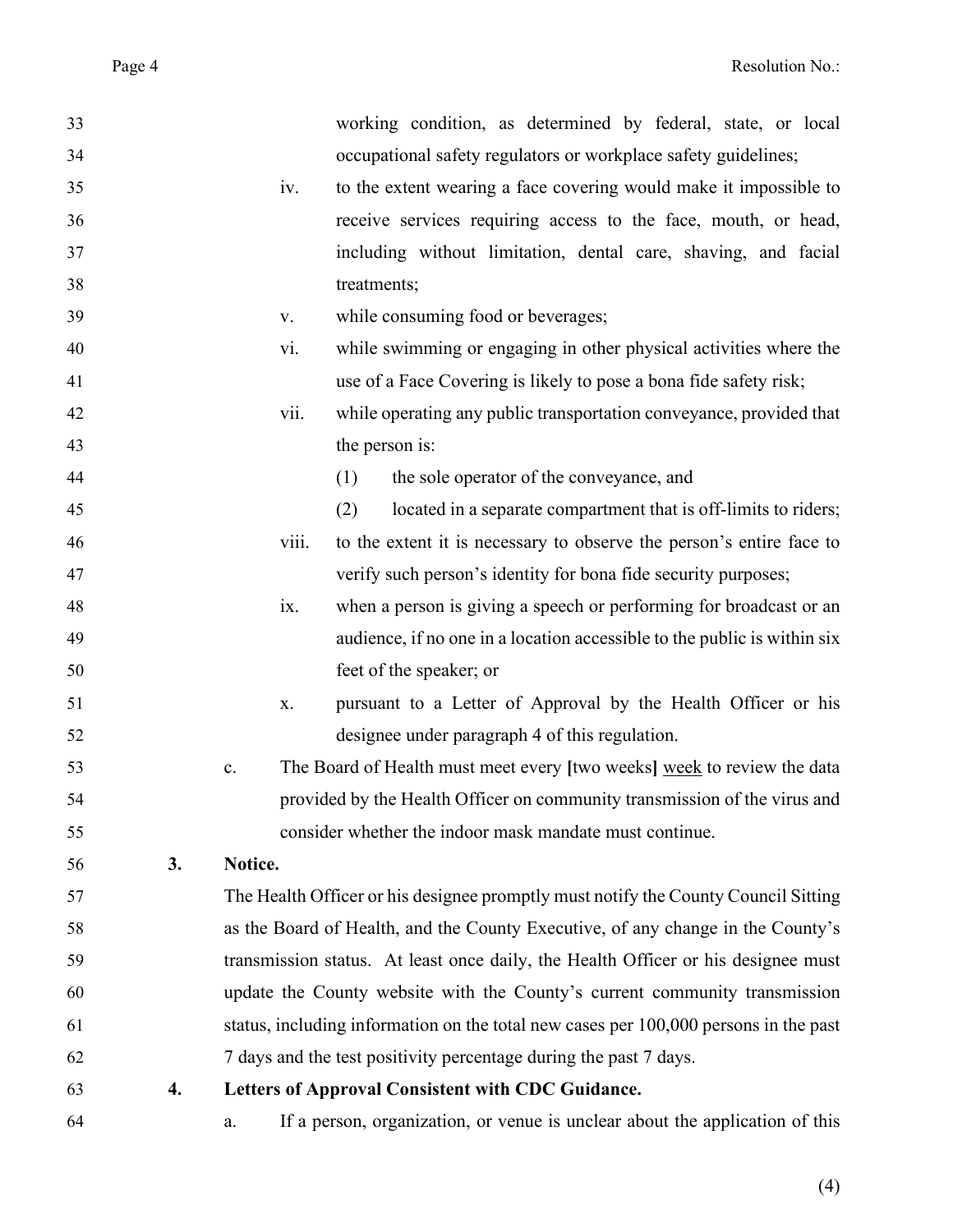| 65 |    | regulation to their business, event, or activity, or seeks a modification to the            |
|----|----|---------------------------------------------------------------------------------------------|
| 66 |    | face covering requirement under paragraph 2.a. consistent with CDC                          |
| 67 |    | guidelines, they may seek a Letter of Approval from the Health Officer or                   |
| 68 |    | the Health Officer's designee.                                                              |
| 69 |    | Requests for a Letter of Approval must be submitted a minimum of 5<br>$\mathbf b$ .         |
| 70 |    | business days before a scheduled event or activity for which a Letter of                    |
| 71 |    | Approval is required. Failure to submit a timely request will result in an                  |
| 72 |    | automatic denial of the Letter of Approval.                                                 |
| 73 |    | Failure to obtain a required Letter of Approval prior to proceeding with an<br>c.           |
| 74 |    | event or activity will be considered to be a violation of this regulation and               |
| 75 |    | could subject the requestor, organization, or venue to the appropriate fines                |
| 76 |    | and sanctions.                                                                              |
| 77 |    | d.<br>Any person, organization, or venue that is found to have held an                      |
| 78 |    | unauthorized event or activity without a Letter of Approval will be                         |
| 79 |    | automatically disqualified from receiving a future Letter of Approval.                      |
| 80 |    | A Letter of Approval may be issued by the Health Officer or the Health<br>e.                |
| 81 |    | Officer's designee only to the extent that the conditions of approval in the                |
| 82 |    | Letter are consistent with CDC guidelines in place at the time the Letter is                |
| 83 |    | issued.                                                                                     |
| 84 | 5. | <b>Enforcement.</b> This Order must be enforced by any County department or agency          |
| 85 |    | that has authority over the subject matter of any particular provision and the              |
| 86 |    | Montgomery County Police Department.                                                        |
| 87 | 6. | Applicability. This regulation applies Countywide.                                          |
| 88 | 7. | Severability. If the application of this regulation or any part of it to any facts or       |
| 89 |    | circumstances is held invalid, the rest of the regulation and its application to all        |
| 90 |    | other facts and circumstances is intended to remain in effect.                              |
| 91 | 8. | <b>Effective Date.</b> This regulation must take effect on [January 5, 2022] January $25$ , |
| 92 |    | 2022 at 12:00 a.m.                                                                          |
| 93 | 9. | <b>Termination.</b> [This regulation must terminate on January 31, 2022 at 11:59 p.m.       |
| 94 |    | without any further action by the Board of Health or the Health Officer.]                   |
| 95 |    | This regulation must terminate without any further action by the Board of Health            |
| 96 |    | at the earlier of the following:                                                            |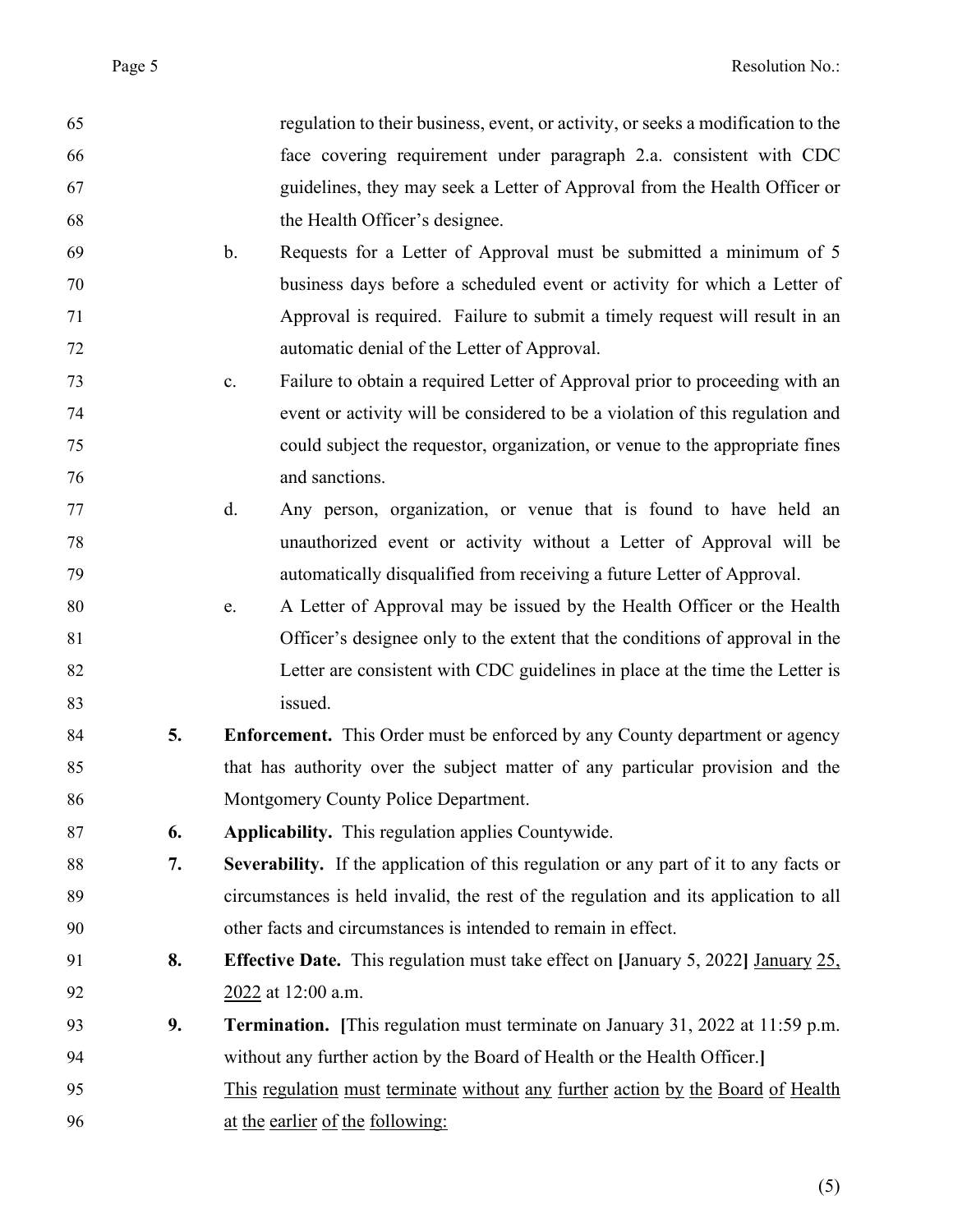| 97  | <u>a.</u> |                  | When the Health Officer notifies the Board of Health that the CDC lists the |
|-----|-----------|------------------|-----------------------------------------------------------------------------|
| 98  |           |                  | following three indicators as both below high levels and trending down for  |
| 99  |           |                  | seven consecutive days:                                                     |
| 100 |           | 1.               | Number of cases per 100,000 residents in the past seven days;               |
| 101 |           | <u>ii.</u>       | Test positivity rate; and                                                   |
| 102 |           | $\cdots$<br>111. | COVID-related hospital bed utilization case rate; or                        |
| 103 | <u>b.</u> |                  | February 28, 2022 at 11:59 p.m.                                             |
|     |           |                  |                                                                             |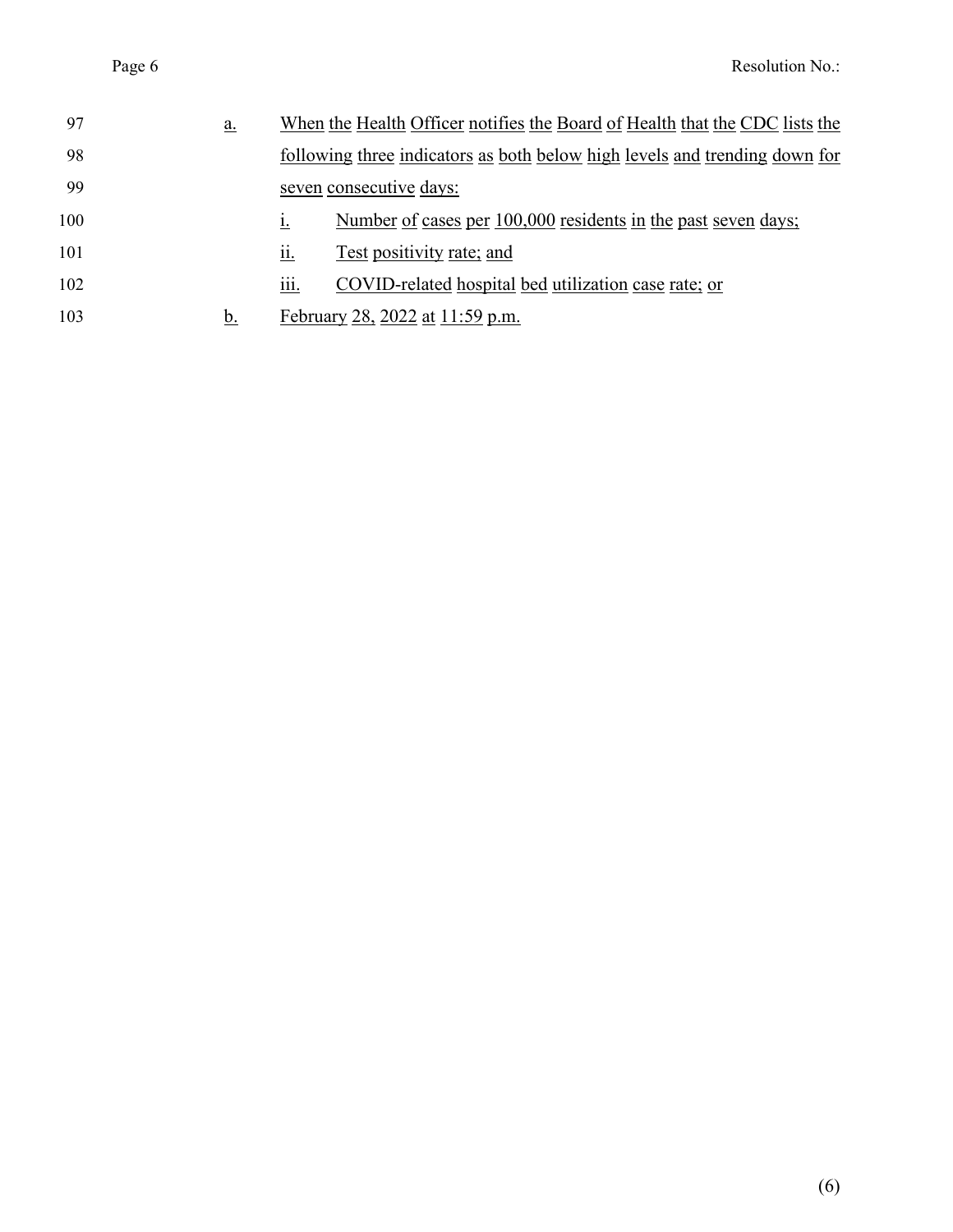act as the County Board of Health.

- 10. Rule 4(d) of the Council's Rules of Procedure provides that before the Board of Health adopts a regulation, the Council President must advertise a public hearing in a newspaper circulated throughout the County at least 15 days before the hearing and notify the governing body or chief executive officer of each municipality in the County at least 15 days before the hearing. Rule 4(d) allows the President to waive these notice provisions if a public health emergency requires immediate action. The Council President has waived these notice requirements because of the public health emergency caused by COVID-19.
- 11. The County Council, sitting as the Board of Health, finds after hearing the testimony and other evidence in the record of the public hearing that this amended public health regulation is necessary to protect the health of County residents.

## **Action**

The County Council for Montgomery County, Maryland, sitting as the County Board of Health, finds that an emergency exists and approves the following amendments to the Board of Health regulation adopted on January 4, 2022, under Resolution No. 19-1120: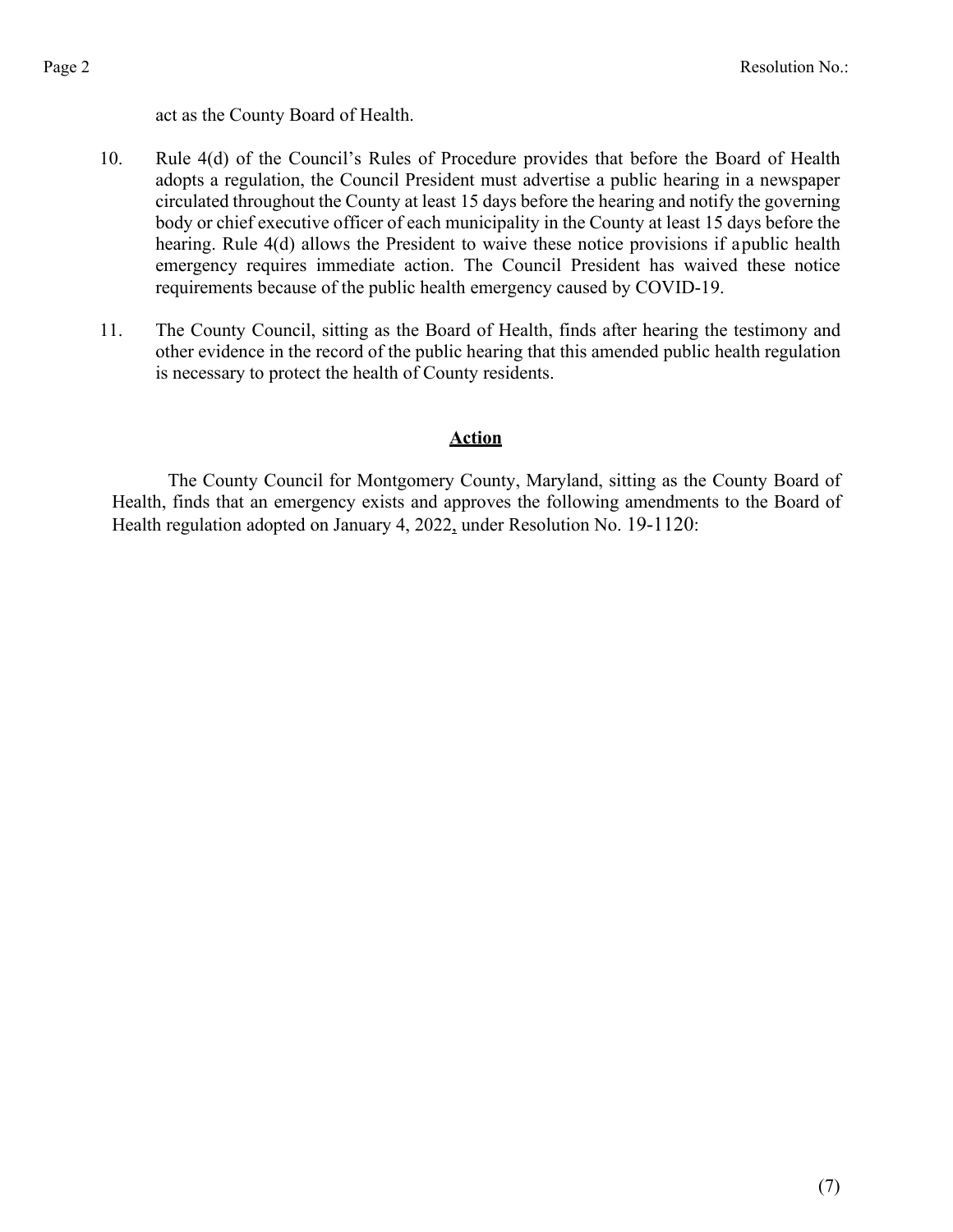Resolution No.: Introduced: January 25, 2022 Adopted:

## **COUNTY COUNCIL FOR MONTGOMERY COUNTY, MARYLAND SITTING AS THE MONTGOMERY COUNTY BOARD OF HEALTH**

#### Lead Sponsor: Council President at the Request of the Executive

### **SUBJECT:** Second Amended Board of Health Regulation to prevent the spread of COVID-19, and indoor mask guidance in Montgomery County

# **Background**

- 1. On March 5, 2020, Lawrence J. Hogan, the Governor of the State of Maryland declared a state of emergency and catastrophic health emergency to control and prevent the spread of COVID-19, within Maryland, which expired on August 15, 2021. On January 4, 2022, the Governor declared a new state of emergency and catastrophic health emergency due to the surge in hospitalizations and widespread health impacts caused by the Omicron variant of COVID-19.
- 2. On July 27, 2021 the U.S. Centers for Disease Control and Prevention (CDC) recommended that persons residing in areas of substantial or high transmission of COVID-19 return to wearing masks in indoor public spaces.
- 3. Montgomery County is currently an area of high community transmission.
- 4. Under the First Amended Board of Health Regulation adopted on January 4, 2022, through Resolution No. 19-1120, an indoor mask requirement for public spaces within the County will automatically terminate effective January 31, 2022 at 11:59 p.m.
- 5. Although the public health situation in the County has been aided tremendously by high vaccination rates among eligible County residents, the Omicron variant has become the dominant variant of the COVID-19 virus in the County. Omicron appears to be 6 times as transmissible as the Delta variant and requires an amended public health order.
- 6. The extremely high community transmission rate of the Omicron variant and high percentage of COVID-related hospital utilization requires the Board of Health to continue the indoor mask requirements of Resolution No. 19-1043 in effect for the foreseeable future in order to mitigate the spread of the virus throughout the County.
- 7. Pursuant to Md. Code Ann. Local Government §10-328(b) a county may provide for the prevention of contagious diseases in the county.
- 8. A local Board of Health may, pursuant to Md. Code Ann. Health Gen. §3-202(d), adopt and enforce rules and regulations on any cause of disease in the county.
- 9. Pursuant to Montgomery County Code 2-65, the Montgomery County Council is and may (8)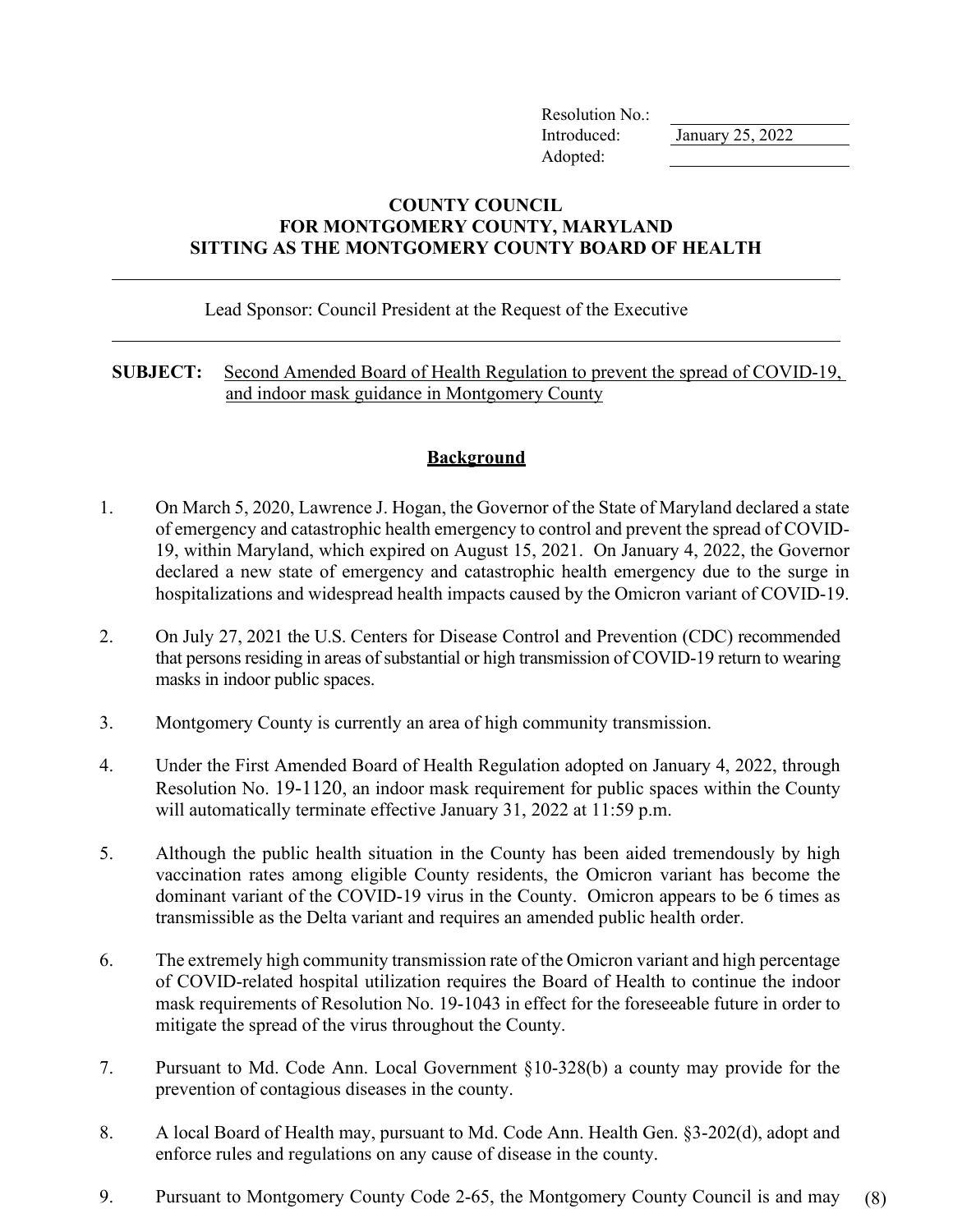| 1              | 1. | Definitions.                                                                             |                                                                                           |  |
|----------------|----|------------------------------------------------------------------------------------------|-------------------------------------------------------------------------------------------|--|
| $\overline{2}$ |    | <i>Face covering</i> means a covering that fully covers a person's nose, mouth, and chin |                                                                                           |  |
| 3              |    | and is secured to the person's head, including cloth face coverings, scarves, and        |                                                                                           |  |
| 4              |    | bandanas. It does not include face covering with a valve; or solely wearing a face       |                                                                                           |  |
| 5              |    | shield.                                                                                  |                                                                                           |  |
| 6              |    |                                                                                          | <i>High transmission</i> means 100 or more total cases per 100,000 population in the past |  |
| 7              |    |                                                                                          | 7 days or a 10.0% or greater test positivity in the past 7 days.                          |  |
| 8              |    |                                                                                          | <i>Moderate transmission</i> means 10-49.99 total new cases per 100,000 persons in the    |  |
| 9              |    |                                                                                          | past 7 days or 5-7.99% test positivity during the past 7 days.                            |  |
| 10             |    |                                                                                          | Public transportation means shared-ride surface transportation services that are          |  |
| 11             |    |                                                                                          | open to the general public, including without limitation, taxi services, ride-sharing     |  |
| 12             |    |                                                                                          | services, car services, and transit services operating within Montgomery County.          |  |
| 13             |    |                                                                                          | Examples of <i>public transportation</i> include Ride-On bus service, WMATA bus and       |  |
| 14             |    |                                                                                          | train service, MARC train service, and Mobility and Paratransit services.                 |  |
| 15             |    |                                                                                          | Substantial transmission means 50-99.99 total new cases per 100,000 persons in            |  |
| 16             |    |                                                                                          | the past 7 days or 8-9.99% test positivity during the past 7 days.                        |  |
| 17             | 2. | <b>Face Coverings.</b>                                                                   |                                                                                           |  |
| 18             |    | a.                                                                                       | Requirement to Wear Face Coverings. All persons in the County over the                    |  |
| 19             |    |                                                                                          | age of two (2) years old must wear face coverings indoors at any location                 |  |
| 20             |    |                                                                                          | accessible to the public.                                                                 |  |
| 21             |    | b.                                                                                       | <i>Exceptions</i> . Paragraph 2.a. does not require persons to wear face coverings:       |  |
| 22             |    | 1.                                                                                       | if, due to a bona fide disability or medical condition, it would be                       |  |
| 23             |    |                                                                                          | unsafe for the person to do so;                                                           |  |
| 24             |    | ii.                                                                                      | to the extent wearing a face covering would impede communication                          |  |
| 25             |    |                                                                                          | by or with persons who have a hearing impairment or other                                 |  |
| 26             |    |                                                                                          | disability, where the ability to see the mouth is essential for                           |  |
| 27             |    |                                                                                          | communication;                                                                            |  |
| 28             |    | iii.                                                                                     | if wearing a face covering would subject the person to an unsafe                          |  |
| 29             |    |                                                                                          | working condition, as determined by federal, state, or local                              |  |
| 30             |    |                                                                                          | occupational safety regulators or workplace safety guidelines;                            |  |
| 31             |    | iv.                                                                                      | to the extent wearing a face covering would make it impossible to                         |  |
| 32             |    |                                                                                          | receive services requiring access to the face, mouth, or head,                            |  |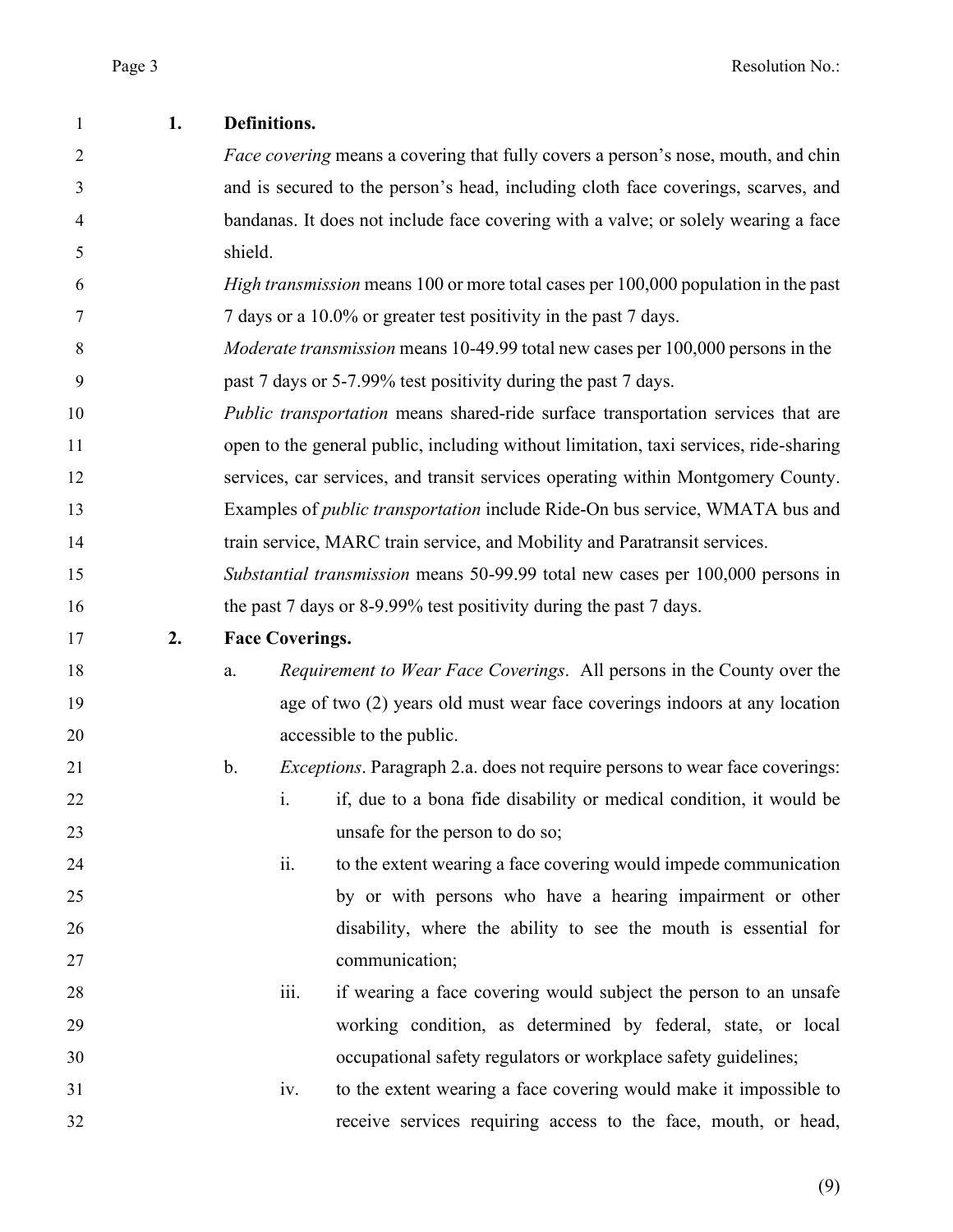| 33 |    |         |       | including without limitation, dental care, shaving, and facial                       |
|----|----|---------|-------|--------------------------------------------------------------------------------------|
| 34 |    |         |       | treatments;                                                                          |
| 35 |    |         | V.    | while consuming food or beverages;                                                   |
| 36 |    |         | vi.   | while swimming or engaging in other physical activities where the                    |
| 37 |    |         |       | use of a Face Covering is likely to pose a bona fide safety risk;                    |
| 38 |    |         | vii.  | while operating any public transportation conveyance, provided that                  |
| 39 |    |         |       | the person is:                                                                       |
| 40 |    |         |       | the sole operator of the conveyance, and<br>(1)                                      |
| 41 |    |         |       | (2)<br>located in a separate compartment that is off-limits to riders;               |
| 42 |    |         | viii. | to the extent it is necessary to observe the person's entire face to                 |
| 43 |    |         |       | verify such person's identity for bona fide security purposes;                       |
| 44 |    |         | ix.   | when a person is giving a speech or performing for broadcast or an                   |
| 45 |    |         |       | audience, if no one in a location accessible to the public is within six             |
| 46 |    |         |       | feet of the speaker; or                                                              |
| 47 |    |         | X.    | pursuant to a Letter of Approval by the Health Officer or his                        |
| 48 |    |         |       | designee under paragraph 4 of this regulation.                                       |
| 49 |    | c.      |       | The Board of Health must meet every week to review the data provided by              |
| 50 |    |         |       | the Health Officer on community transmission of the virus and consider               |
| 51 |    |         |       | whether the indoor mask mandate must continue.                                       |
| 52 | 3. | Notice. |       |                                                                                      |
| 53 |    |         |       | The Health Officer or his designee promptly must notify the County Council Sitting   |
| 54 |    |         |       | as the Board of Health, and the County Executive, of any change in the County's      |
| 55 |    |         |       | transmission status. At least once daily, the Health Officer or his designee must    |
| 56 |    |         |       | update the County website with the County's current community transmission           |
| 57 |    |         |       | status, including information on the total new cases per 100,000 persons in the past |
| 58 |    |         |       | 7 days and the test positivity percentage during the past 7 days.                    |
| 59 | 4. |         |       | Letters of Approval Consistent with CDC Guidance.                                    |
| 60 |    | a.      |       | If a person, organization, or venue is unclear about the application of this         |
| 61 |    |         |       | regulation to their business, event, or activity, or seeks a modification to the     |
| 62 |    |         |       | face covering requirement under paragraph 2.a. consistent with CDC                   |
| 63 |    |         |       | guidelines, they may seek a Letter of Approval from the Health Officer or            |
| 64 |    |         |       | the Health Officer's designee.                                                       |